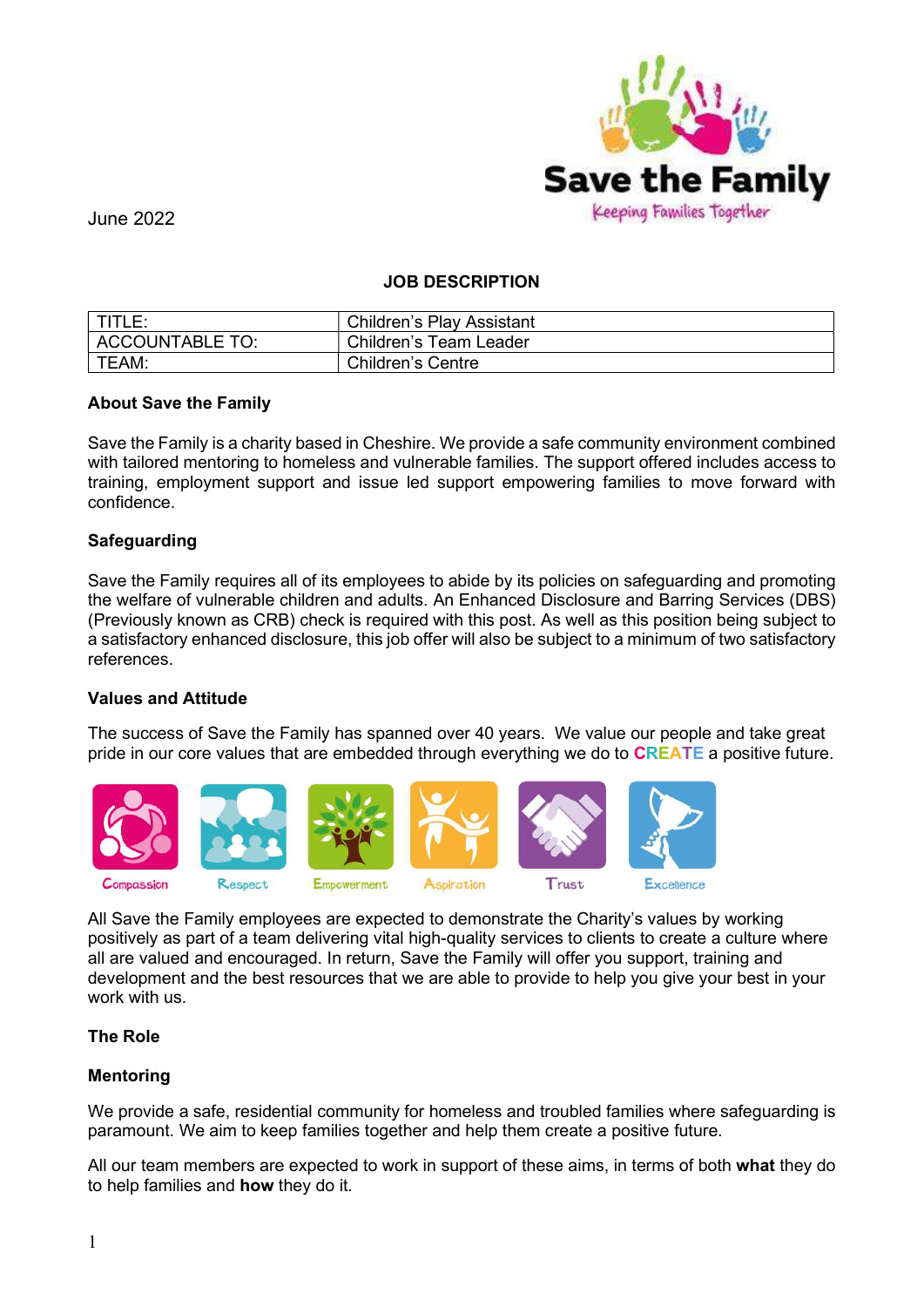

We deliver our service by mentoring families, working in partnership with them to:

- Explore/Clarify the needs that have been identified with them during the referral process
- Develop a set of goals to meet those needs
- Offer support in the implementation of strategies to reach those goals

Mentoring adopts a guiding approach which respects the autonomy of individuals to make their own choices (within safeguarding limits). It promotes a shared understanding of possible barriers to change and empowers people to recognise their strengths and take control of situations in order to reach their goals. Our approach supports families to develop their own problem-solving skills which in turn helps them to develop resilience.

Mentoring is both person and family-centred and is heavily dependent on the ability to communicate with empathy and sensitivity using the skill of active listening.

## Job Purpose

You will provide support to the Children's Team for children's play activities, both on and off-site. You will support the team when required by providing advice, support, mentoring, information and role-modelling to children to enable them to overcome difficulties and barriers to achieve identified outcomes and reach their potential.

## Principal Accountabilities

- 1. Provide support to children, in line with what has been identified by the Children's Team in mentoring plans.
- 2. Establish positive relationships with children based on mutual respect and clear boundaries.
- 3. Support structured play and child-led play and development, in the home, in the Children & Young People's Centre and off site.
- 4. Maintain clear and accurate records of work undertaken and outcomes achieved.
- 5. Identify record and develop effective communication to cascade any known risks or concerns to relevant colleagues and other external agencies, to maintain and ensure a safe working environment.
- 6. Remain vigilant about safeguarding requirements at all times, ensuring any issues are addressed in accordance with the charity's procedures, with guidance and involvement of the Safeguarding Manager.

#### General requirements

 Carry out your role in an effective and appropriate manner which meets the requirements of Save the Family in accordance with the culture, values, aims and objectives of the charity as detailed in our policy framework and the Code of Conduct for Employees.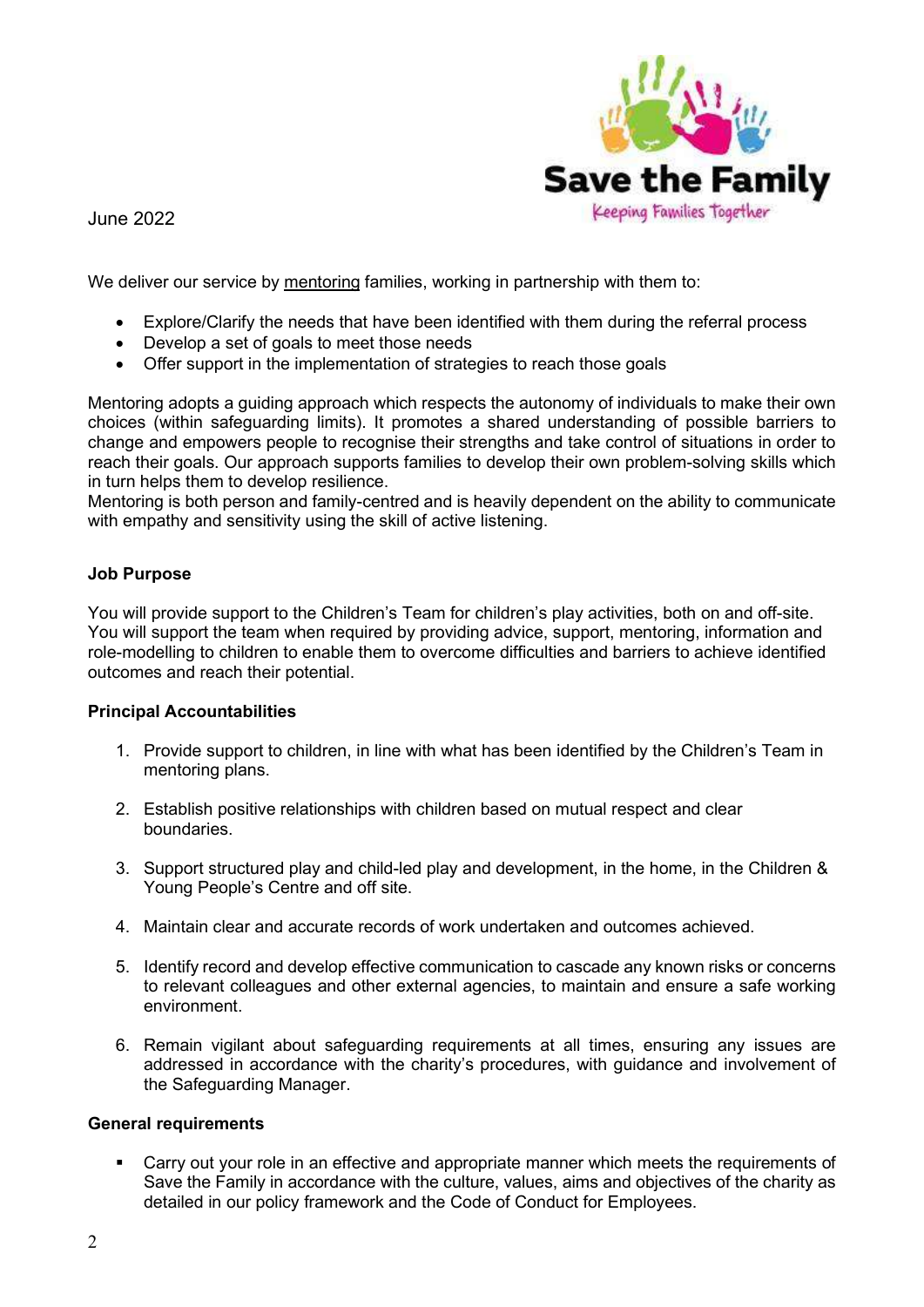

- Seek to continuously improve in order that the Charity delivers the best possible service to residents.
- Positively contribute to the Save the Family team working environment and participate in regular internal/external meetings as well as in any training required.
- Act as a positive ambassador for the Charity at all times
- **Attend Save the Family Events in support of raising the profile and much needed funds**
- Undertake any other duties that may be required from time to time
- **•** Appreciate that there may be a requirement to lone work, due to the nature of the service

This appointment is subject to the receipt of a satisfactory Enhanced Disclosure and Barring Service check and references.

NB: This Job Description forms part of the Contract of Employment of the person appointed to this post. It reflects the position at the present time only and may be changed at management's discretion in the future. As a general term of employment, the Charity may affect any necessary change in job content or may require the post holder to undertake other duties, at any location in the Charity's service, provided that such changes are appropriate to the employee's remuneration and status.

I confirm that I have read and agree to carry out the duties and responsibilities contained in this job description.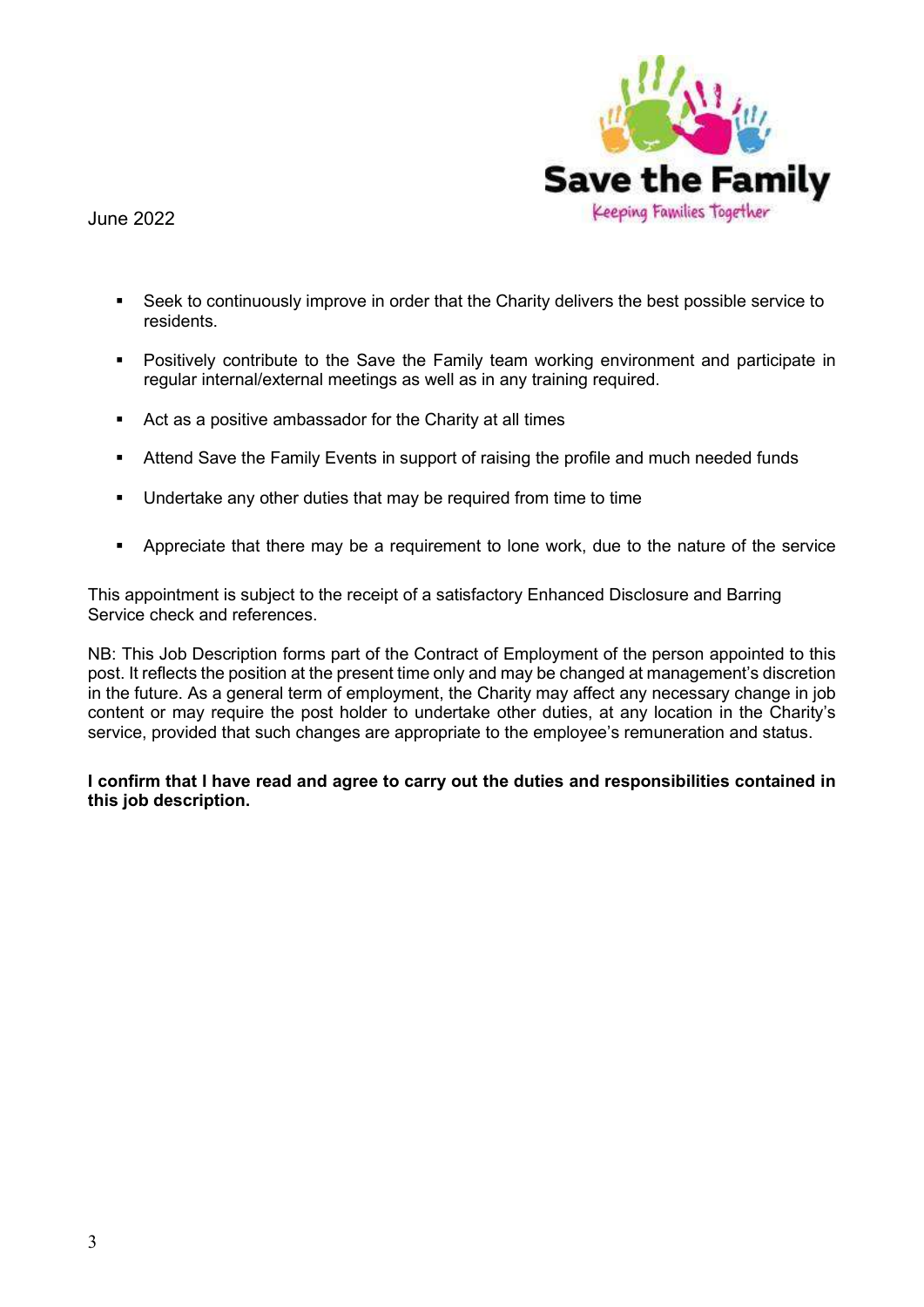

# PERSON SPECIFICATION

| <b>Post: Children's Play Assistant</b>                                                   |                                        |                                   |  |  |
|------------------------------------------------------------------------------------------|----------------------------------------|-----------------------------------|--|--|
| <b>CRITERIA</b>                                                                          | <b>ESSENTIAL /</b><br><b>DESIRABLE</b> | <b>METHOD of IDENTIFICATION</b>   |  |  |
| <b>Qualifications:</b>                                                                   |                                        |                                   |  |  |
| A good standard of education (i.e.<br>GCSE A-C in English and Maths or<br>equivalent)    | <b>Essential</b>                       | CV & covering letter              |  |  |
| <b>Safeguarding Training</b>                                                             | Desirable                              | CV & covering letter              |  |  |
| Mentoring training                                                                       | <b>Desirable</b>                       | CV & covering letter              |  |  |
| <b>Proven Experience:</b>                                                                |                                        |                                   |  |  |
| Experience of working with vulnerable<br>children and young people with complex<br>needs | <b>Essential</b>                       | <b>Application Form/Interview</b> |  |  |
| Experience of planning and structuring<br>activities for children and young people       | <b>Essential</b>                       | <b>Application Form/Interview</b> |  |  |
| Working knowledge of Health and<br><b>Safety Practice</b>                                | Desirable                              | <b>Application Form/Interview</b> |  |  |
| Experience of applying safeguarding<br>procedures and practices                          | <b>Essential</b>                       | <b>Application Form/Interview</b> |  |  |
| Previous experience working in a role<br>within a project that is outcome driven         | <b>Desirable</b>                       | <b>Application Form/Interview</b> |  |  |
| Knowledge, skills and abilities:                                                         |                                        |                                   |  |  |
| Demonstrate a positive attitude in<br>working with children with complex<br>needs        | <b>Essential</b>                       | Interview                         |  |  |
| The ability to develop relationships<br>based on trust                                   | Essential                              | Interview                         |  |  |
| Good communication skills at all levels                                                  | <b>Essential</b>                       | Interview                         |  |  |
| Compassionate, sympathetic person                                                        | <b>Essential</b>                       |                                   |  |  |
| Good organisational skills                                                               | Essential                              | Interview                         |  |  |
|                                                                                          |                                        |                                   |  |  |